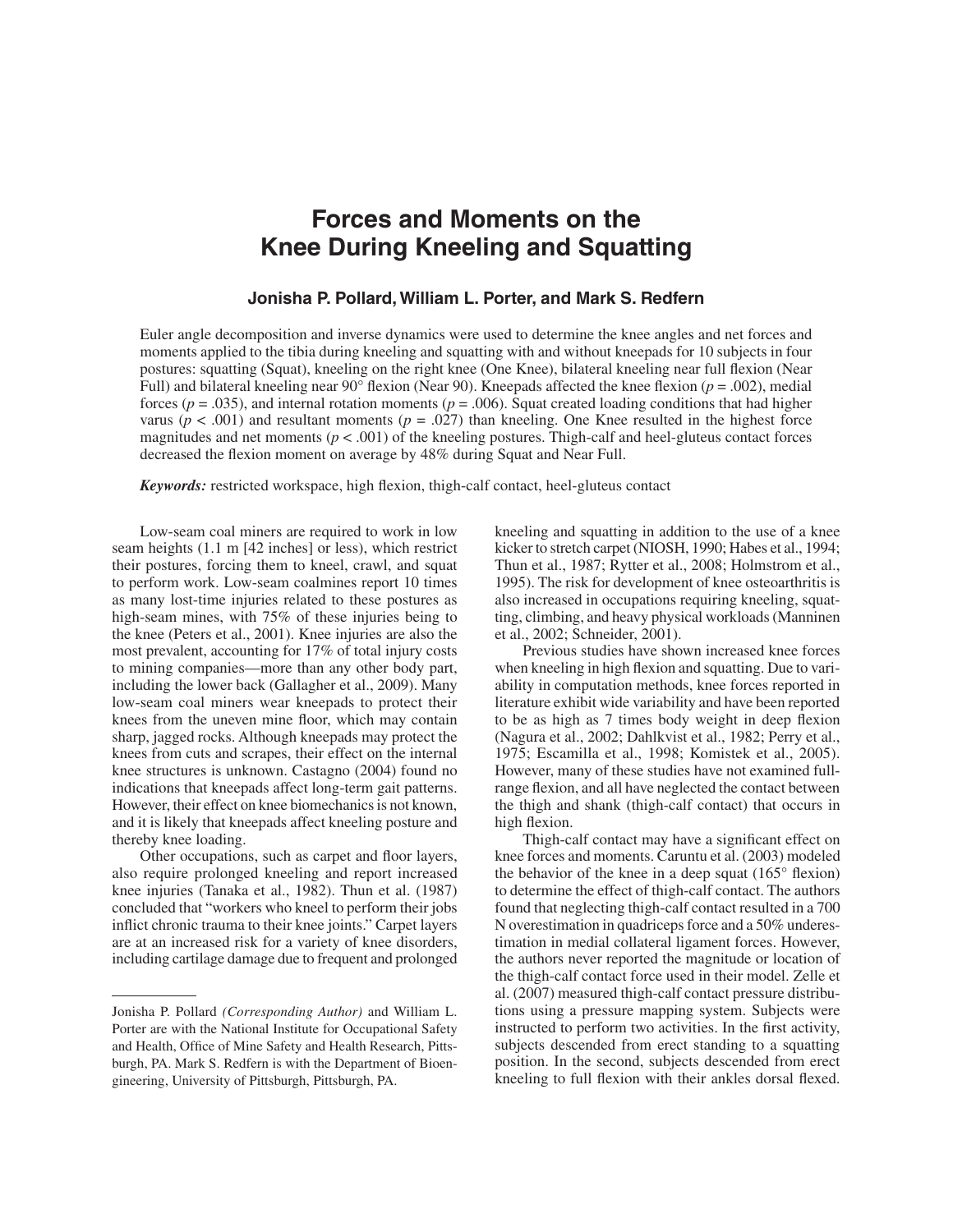later investigation, Zelle et al. (2009) suggested that thigh- high-flexion squatting. Results showed compressive force accounting for thigh-calf contact. In addition, authors Mean knee angles for the final squatting and kneeling postures were 151.8° and 156.4° respectively. Results showed exponentially increasing contact pressures with increasing knee flexion and maximal forces at terminal flexion. Resultant thigh-calf contact forces were shown to be >30% body weight and located within 17 cm of the epicondylar axis with contact occurring more proximal to the tibia when squatting compared with kneeling. In a calf contact considerably reduced the joint forces during to decrease from 4.89 to 2.90 times body weight when found maximum forces to occur at the initiation angle of thigh-calf contact instead of at maximal flexion. This implies that knee forces may be greater in lower flexion kneeling postures than in full-range kneeling and squatting due to thigh-calf contact.

 moments were examined. Thigh-calf and heel-gluteus the biomechanical model. This information may be useful in developing guidelines for mining and other occupations The purpose of this study was to quantify the net forces and moments applied to the tibia and to determine the knee angles associated with kneeling and squatting. In addition, the impact of different kneeling and squatting postures and kneepad use on the tibial forces and contact forces were also measured and incorporated into requiring frequent and prolonged kneeling.

# **Methods**

## **Subjects**

 Ten subjects (7 male, 3 female) recruited from the National Institute for Occupational Safety and Health Before participating, each subject read and signed an (NIOSH) in Pittsburgh, PA, participated in this study. The average  $\pm$  *SD* of age, weight, and height were 34  $\pm$  17 years, 683  $\pm$  98 N, and 169  $\pm$  8 cm, respectively. Subjects were healthy, with no history of knee surgery. informed consent form approved by the NIOSH Human Subjects Review Board.

#### **Experimental Design**

 A split-plot design was used to evaluate the effect of at the right knee joint. Subjects performed four pos- 90° flexion (Near 90), 3—bilateral kneeling near full (One Knee) during three kneepad conditions: (1) no 1). Testing was blocked by kneepad condition, which was posture and kneepad on the angles, forces, and moments tures: 1—Squatting (Squat), 2—bilateral kneeling near flexion (Near Full), and 4—kneeling on the right knee kneepad, (2) articulated, and (3) nonarticulated (Figure randomized, and, within these blocks, the testing order of postures was also randomized. One trial per kneepad condition was collected for each posture.



**Figure 1** — Kneepads used in study. Outer shell, inner padding, and side views of articulated kneepad (A) and nonarticulated kneepad (B).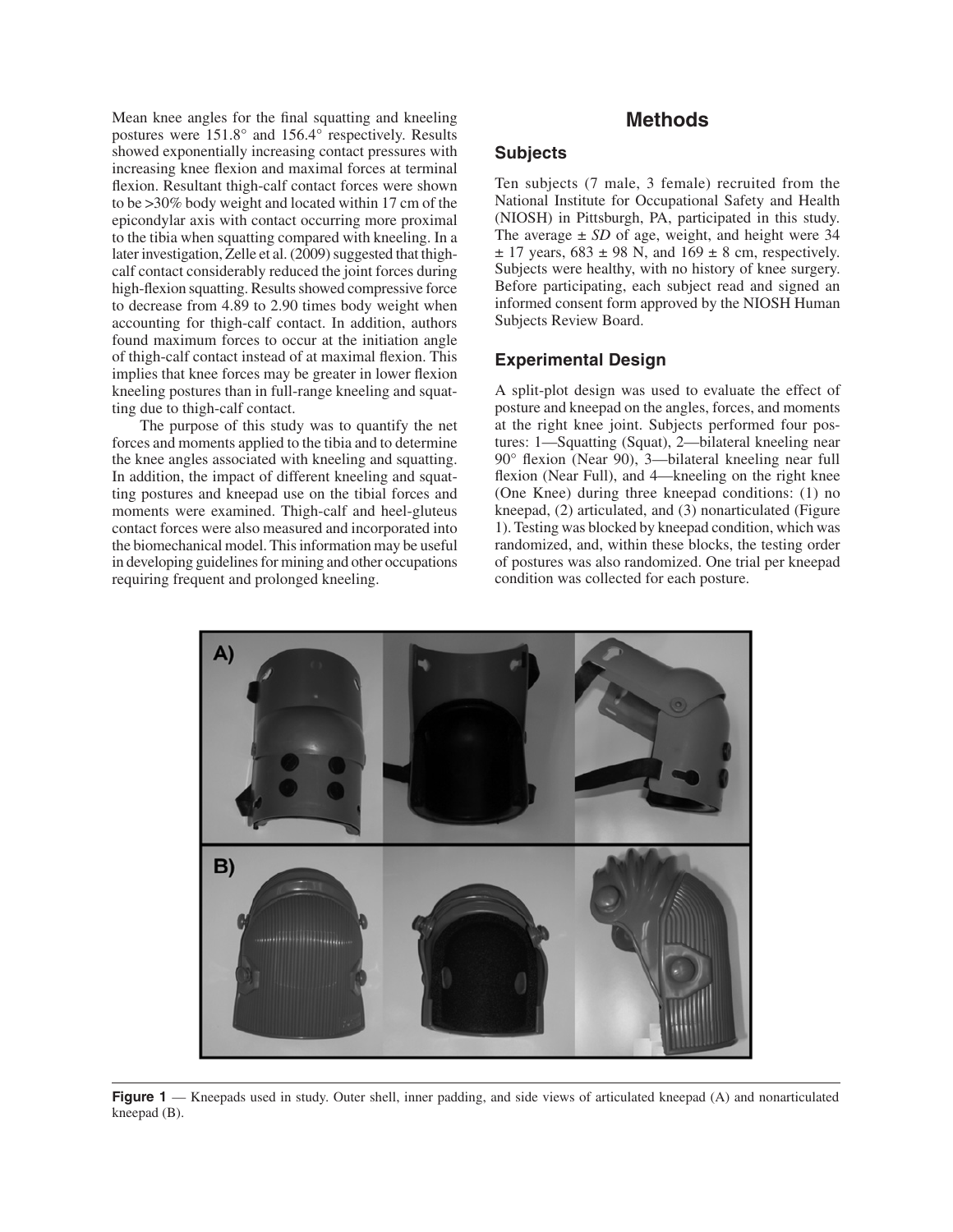## **Preliminary Measurements**

 Preliminary measurements were taken before subject and heel-gluteus contact forces. Pilot testing showed suitable for collection before the start of testing. Pressure were obtained using the ClinSeat pressure sensing system (Tekscan, South Boston, MA). The sensor pad was placed and the subject was instructed to squat and kneel near full flexion. The distance from the top of the uppermost sens- data were then collected for 5 s at 4 Hz. Using the supplied selected and the average total force and center of pressure arms (distances from knee joint center to COPs along the long axis of tibia) of these contact forces were calculated contact forces only contributed to anterior forces and testing, including subject height, weight, and thigh-calf standard repeatability error within 5% body weight for repeated measures of contact forces with and without kneepads. Therefore, contact force measurements were profiles of the forces applied normal to the tibia and heel on the subject's lower leg (from popliteal cavity to heel), ing unit (placed in the popliteal) to the lateral epicondyle of the femur was then measured and recorded. Pressure software (Advanced ClinSeat, Tekscan, South Boston, MA), the thigh-calf and heel-gluteus contact areas were (COP) for a 3 s period were determined. The moment by adding the distance from the COP to the uppermost sensing unit to the distance from the uppermost sensing unit to the lateral epicondyle of the femur. Thus, these sagittal moments.

#### **Procedure**

 1.2 m (48 inches). Four postures were selected based (Figure 2). Subjects performed each posture for three To ensure kneeling, work area height was restricted to upon those observed to be commonly adopted in lowseam mining: Squat, Near 90, Near Full, and One Knee



**Figure 2** — Schematic showing each posture tested during the experiment. All postures were simulated in a 1.2 m (48 inch) working height.

kneepad conditions: no kneepads, articulated kneepads, and nonarticulated kneepads. The kneepads tested were those most frequently purchased from mining distributors in 2007. The articulated kneepads consisted of a hard outer shell with firm inner padding. The nonarticulated kneepads consisted of a soft outer rubber shell and soft inner foam padding.

 location of the body segments as the subject assumed the were modified versions of the Cleveland Clinic marker set A motion capture system (Eagle; Motion Analysis Corporation, Santa Rosa, CA) was used to determine the four postures at a sampling rate of 60 Hz. With the use of kneepads, it was not possible to place markers on the medial and lateral epicondyles of the knee. Instead, the locations of these markers were determined from a calibration trial. Two marker sets were used: an anatomical marker set and a measured marker set (Figure 3), which





 R.Knee.Lateral, R.Ankle.Medial, R.ASIS (anterior superior iliac spine), L.ASIS, L.Knee.Medial, L.Knee.Lateral, and **Figure 3** — Anatomical marker set (A) and measured marker set (B) in which eight markers were removed (R.Knee.Medial, L.Ankle.Medial)  $(R = Right, L = Left)$ .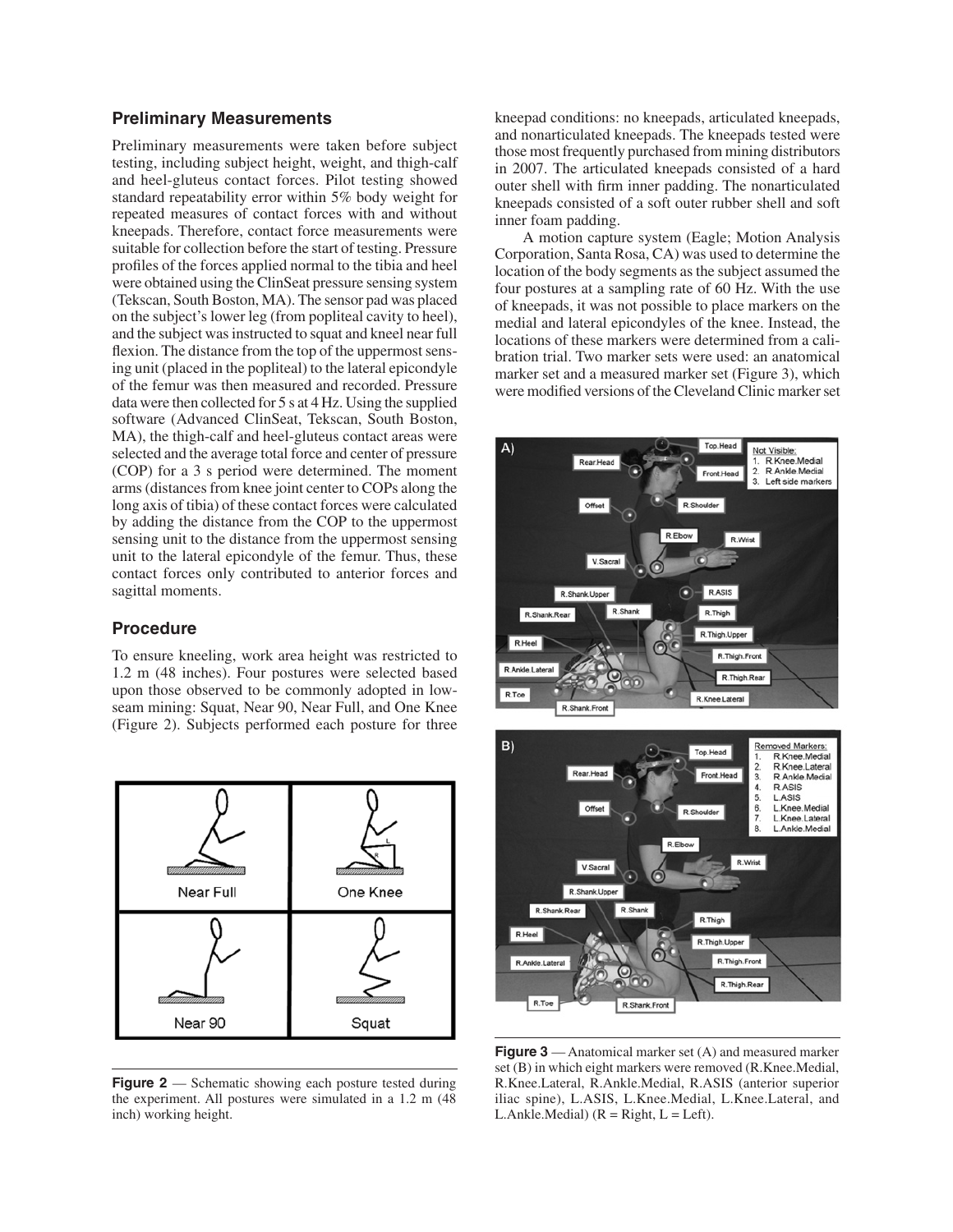(Kirtley, 2006). The anatomical marker set was composed of the measured marker set with eight additional anatomi- cal markers. Calibration data of the combined marker sets were collected to acquire the anatomical marker locations the anatomical markers were removed. The estimated relative to the measured markers. During actual testing, locations of the anatomic landmarks were accurate to within an average of 9% for all postures.

 Two force plates (Advanced Mechanical Technology, Analysis Corporation (EvaRT 5.0, Motion Analysis Cor-Inc., Watertown, MA) were used to capture the ground reaction forces on the right leg: one plate under the knee and one under the foot. Force plate data were collected at 1020 Hz using the software provided by the Motion poration, Santa Rosa, CA) through an analog-to-digital board (PCI-6071E, National Instruments, Austin, TX).

 was assuming a posture with knee angles grossly different Before each trial, the subject was shown a diagram (similar to Figure 2) and asked to assume the posture. Minimal verbal feedback was given unless the subject from what was expected. Motion capture and force plate data were collected for 10 s. Each trial was performed once and the subject was provided seated rests between trials. Motion data were low-pass filtered using a 4thorder Butterworth to 15 Hz.

#### **Data Analysis**

 system allowed the location of the ankle joint center and lower leg center of mass to be determined. The Anatomical and measured coordinate systems were created for the thigh and shank from the calibration trial using the methods from Pollard (2008). The anatomical (AJC), knee joint center (KJC), hip joint center (HJC),

measured coordinate system was used to estimate the location of the anatomical markers during testing. The AJC was assumed to be midway between the medial and lateral malleoli of the tibia (measured by the medial and lateral ankle markers), the KJC was assumed to be midway between the medial and lateral epicondyles of the femur (measured by the medial and lateral knee markers) and the HJC was approximated using regression equations proposed by Bell et al. (1990).

The anatomical coordinate system of the shank was constructed such that the Z-axis was oriented in the superior direction of the right tibia (AJC to KJC vector), the Y-axis was in the anterior direction (from the cross product of the AJC to KJC vector and medial epicondyle to lateral epicondyle vector), and the X-axis was in the lateral direction (from the cross product of the Y and Z axis vectors). Similarly, the anatomical coordinate system of the thigh was constructed. The rotation matrix from the anatomical thigh to the anatomical shank coordinates was created to determine the Euler angles. Knee angles were estimated for each posture using Euler angle decomposition, with the decomposition order being first about the X-axis (included flexion angle), followed by the Y-axis (varus/valgus), and the Z-axis (internal/external rotation).

Forces and moments at the knee were calculated using ground reaction forces, lower leg weight, thighcalf contact force  $(F_{t/c})$ , and the heel-gluteus contact force  $(F_{h/g})$ . The center of mass location and weight of the shank (W<sub>shank</sub>) were determined using equations from Clauser et al. (1969) adjusted to use the KJC and AJC in this model (Hinrichs, 1990). Ground reaction forces at the foot  $(F_1)$  and knee  $(F_2)$  were also included. External force diagrams for all postures are shown in Figure 4.



**Figure 4** — External force diagrams with respect to the anatomical shank coordinate system (ASCS). The ASCS is oriented such that the X-axis is in the lateral direction, the Y-axis is in the anterior direction, and the Z-axis is in the superior direction of the right tibia. Note that squatting includes the thigh-calf contact force, as does kneeling near full flexion in addition to the heel-gluteus contact force.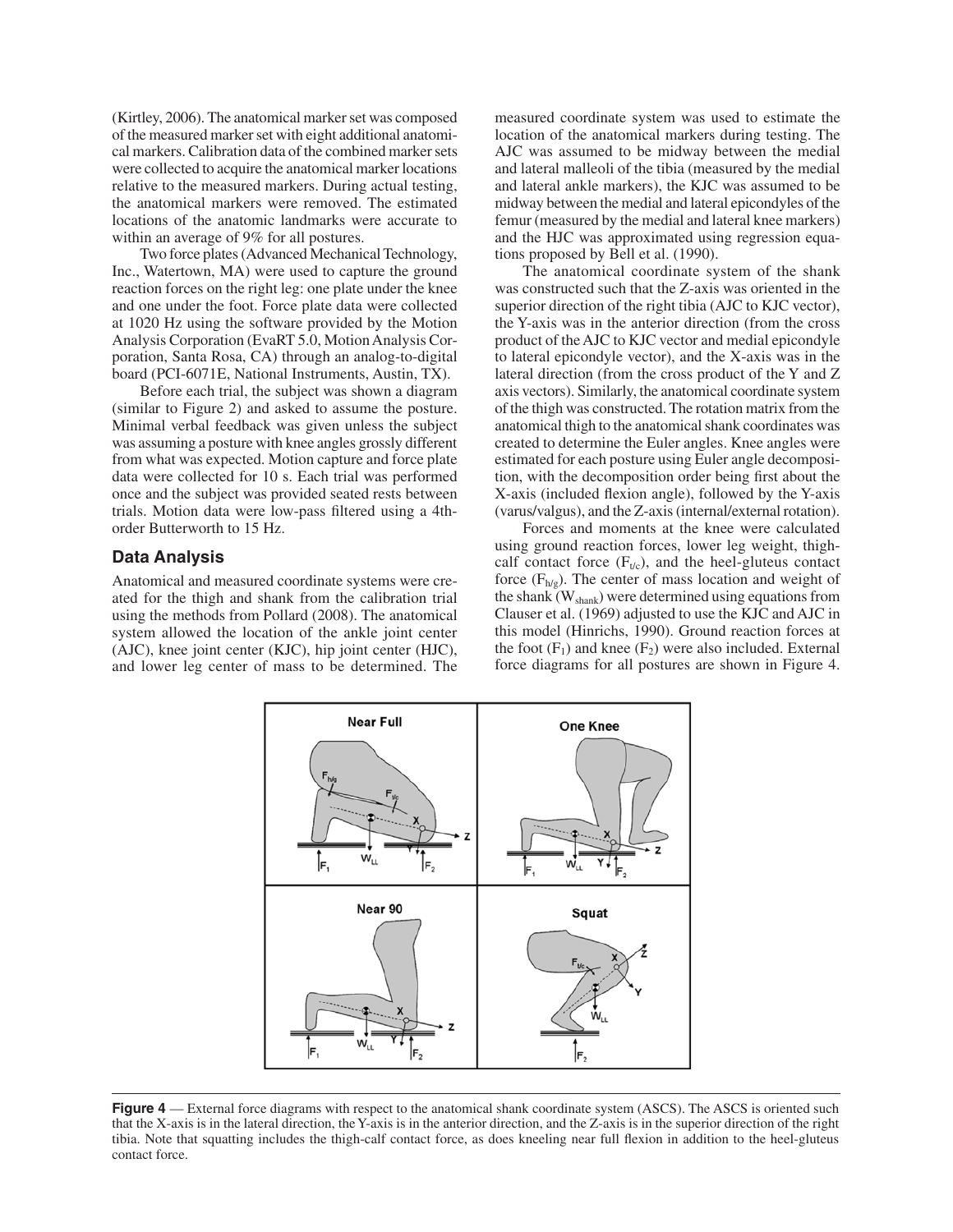coordinate system (ASCS). All resulting forces were normalized to body weight (BW) and moments were normalized to the product of body weight and height Forces and moments applied to the tibia were calculated in three dimensions with respect to the anatomical shank (BW\*Ht) (Moisio et al., 2003).

### **Statistical Analyses**

for Windows. A two-way  $(3 \text{ kneepads} \times 4 \text{ postures})$  significant differences existed in knee angles, forces, and Squat versus kneeling (Near 90, One Knee and Near Full). differences existed between the kneepad conditions using Statistical analyses were performed using Statistix 8.0 split-plot ANOVA was performed to determine whether moments among the postures and kneepad conditions. A priori orthogonal contrasts included comparisons of the no-kneepad to kneepad-present (articulated and nonarticulated) conditions, high-flexion (Squat and Near Full) and lower-flexion (Near 90 and One Knee) postures, and All orthogonal contrasts were tested using a *t* statistic. An alpha value of 0.05 was used. A priori nonorthogonal contrasts were tested to determine whether significant the Scheffe *F* test ( $p < .05$ ).

# **Results**

Thigh-calf and heel-gluteus contact forces and moments are shown in Table 1. All subjects had thigh-calf contact forces greater than 20%BW for Squat with a mean of  $39 \pm 14\%$ BW. In the Near Full posture, seven subjects

had contact between the heel and gluteal muscles, with a mean of  $11 \pm 6\%$ BW. Pressure distribution profiles for Squat and Near Full are shown in Figure 5.

 < .001) (Figure 6). When compared with the kneeling pos- tures, Squat showed higher flexion and internal rotation (*p*  angles were seen between high-flexion and lower-flexion Significant differences were seen between postures for the included (*p* < .001) and internal rotation angles (*p*  < .001). A priori orthogonal contrasts showed significant differences in knee flexion between the high-flexion and lower-flexion postures ( $p < .001$ ) and between Near 90 and One Knee (*p* < .001). Differences in internal rotation postures (*p* < .001) and between Squat and Near Full (*p*  < .001). The no-kneepad condition showed higher knee flexion (included angles =  $35 \pm 24^{\circ}$ ) than the nonarticulated kneepad condition (included angles  $= 41 \pm 26^{\circ}$ ) (*p* = .033). No significant differences were seen between the articulated (40  $\pm$  26 $^{\circ}$ ) and nonarticulated kneepads.

 Posture had a significant effect on tibial forces Squat showed significantly higher superior and lower forces than the high-flexion postures  $(p < .001)$ . Squatting  $(p < .001)$ , and resultant forces  $(p < .001)$  and lower posterior forces than Near Full  $(p < .001)$ . One Knee The use of kneepads affected the medial forces  $(p = .036)$ (Figure 7). When compared with the kneeling postures, posterior and resultant forces (*p* < .001). Lower-flexion postures showed greater posterior, inferior, and resultant showed significantly higher medial  $(p = .002)$ , superior showed significantly higher medial, posterior, inferior, and resultant force magnitudes than Near  $90 (p < .001)$ . with the no-kneepad condition  $(-6.1 \pm 8.1\%BW)$  having

**Table 1 Thigh-calf and heel-gluteus contact forces, as a function of percent body weight (%BW), and sagittal moment, as a function of body weight times height (%BW\*Ht) contributions for the Squat and Near Full postures** 

| <b>Subject</b> | <b>Squat</b><br><b>Thigh-Calf Contact</b> |               | <b>Near Full</b>          |               |                             |               |
|----------------|-------------------------------------------|---------------|---------------------------|---------------|-----------------------------|---------------|
|                |                                           |               | <b>Thigh-Calf Contact</b> |               | <b>Heel-Gluteus Contact</b> |               |
|                | Force                                     | <b>Moment</b> | <b>Force</b>              | <b>Moment</b> | <b>Force</b>                | <b>Moment</b> |
| $\mathbf{1}$   | 45                                        | 4.9           | 31                        | 2.7           | 13                          | 3.4           |
| $\overline{2}$ | 24                                        | 2.8           | 19                        | 1.5           | 8                           | 2.0           |
| 3              | 20                                        | 1.8           | 32                        | 3.0           | 3                           | 0.8           |
| $\overline{4}$ | 62                                        | 8.6           | 53                        | 6.7           | No contact                  |               |
| 5              | 57                                        | 5.1           | 8                         | 0.5           | 16                          | 3.7           |
| 6              | 50                                        | 5.1           | 39                        | 3.9           | 5                           | 1.3           |
| 7              | 36                                        | 3.2           | 26                        | 2.5           | 10                          | 2.4           |
| 8              | 33                                        | 3.2           | 13                        | 1.2           | 20                          | 4.8           |
| 9              | 27                                        | 2.4           | 23                        | 2.4           | No contact                  |               |
| 10             | 33                                        | 2.3           | 37                        | 2.6           | No contact                  |               |
| Mean $(SD)$    | 39(14)                                    | 3.9(2)        | 28(13)                    | 2.7(1.7)      | 11(6)                       | 2.6(1.4)      |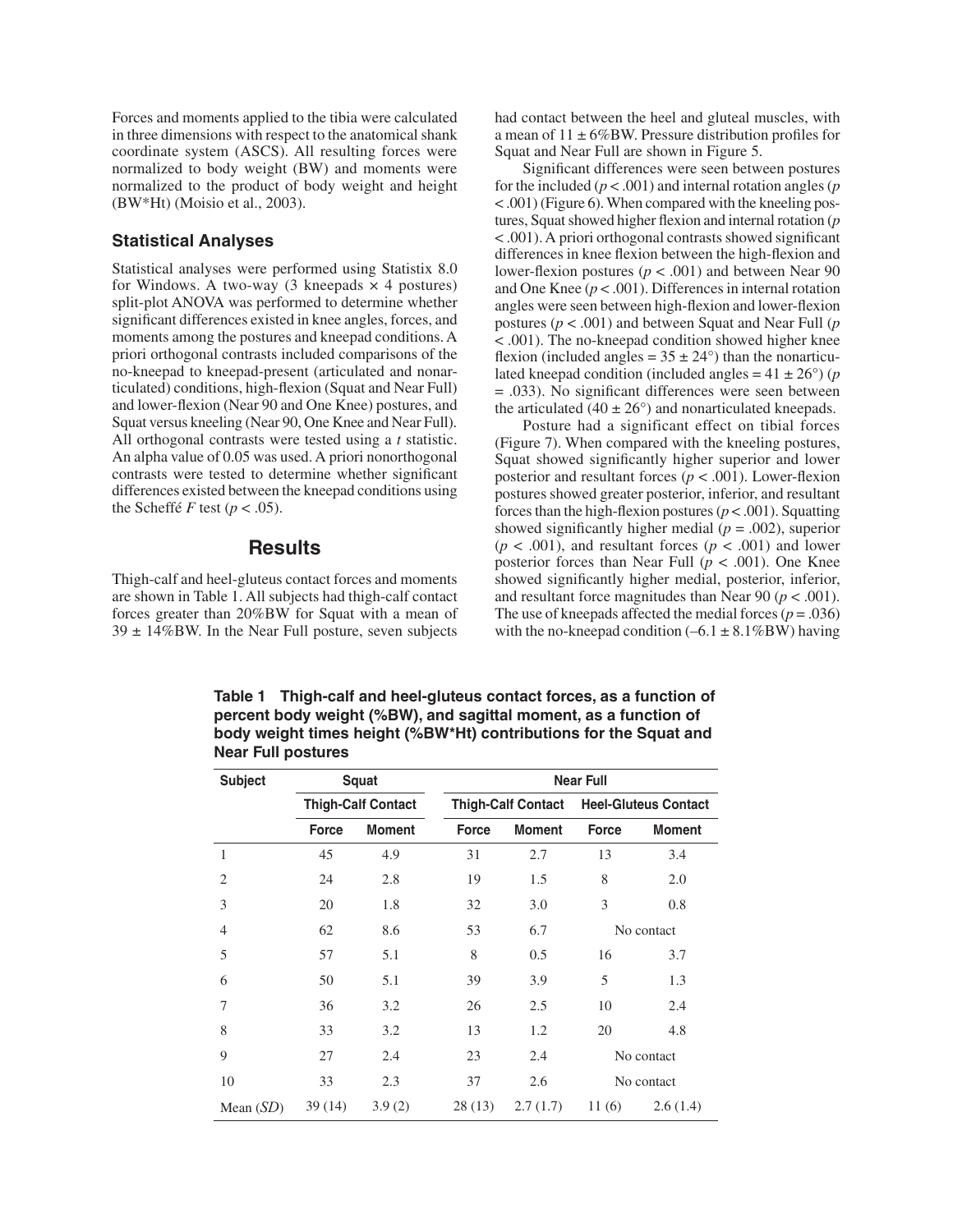

**Figure 5** — Typical pressure distribution (psi) for Squat (A) and Near Full (B).



**Figure 6** — Knee angles (degrees) for all postures. Varus and internal rotation angles are positive.

higher medial forces than the articulated kneepad condition  $(-4.3 \pm 7.6\%$ BW).

 Posture also had a significant affect on tibial moments (Figure 8). Flexion moments had the greatest magnitudes for all postures. Of the postures examined, One Knee had the greatest flexion moments, Squat had the greatest varus moments with comparable magnitudes of  $5 \pm 4\%$ BW\*Ht internal rotation ( $p = .027$ ) and increased varus ( $p < .001$ ) moments and Near 90 had the greatest internal rotation moments. One Knee and Squat had the highest resultant and  $5 \pm 2\%$ BW\*Ht, respectively. When compared with the kneeling postures, Squat showed significantly lower and resultant moments  $(p = .027)$ . High-flexion postures

showed significantly higher varus ( $p < .001$ ), internal rotation  $(p = .009)$ , and resultant moments compared  $<$  .001), varus ( $p = .012$ ), and resultant moments and rotation moments ( $p < .001$ ), with the no-kneepad condi- $\pm$  0.36%BW\*Ht) ( $p = .049$ ) and articulated kneepad with the lower-flexion postures ( $p = .007$ ). Squat showed significantly higher varus moments than Near Full (*p* < .001). One Knee showed significantly higher flexion (*p*  significantly lower  $(p < .001)$  internal rotation moments than Near 90  $(p = .01)$ . Kneepad use affected the internal tion  $(0.23 \pm 0.32\%$ BW\*Ht) having significantly smaller internal rotation moments than the nonarticulated (0.36 conditions  $(0.36 \pm 0.35\%$ BW\*Ht) ( $p = .008$ ).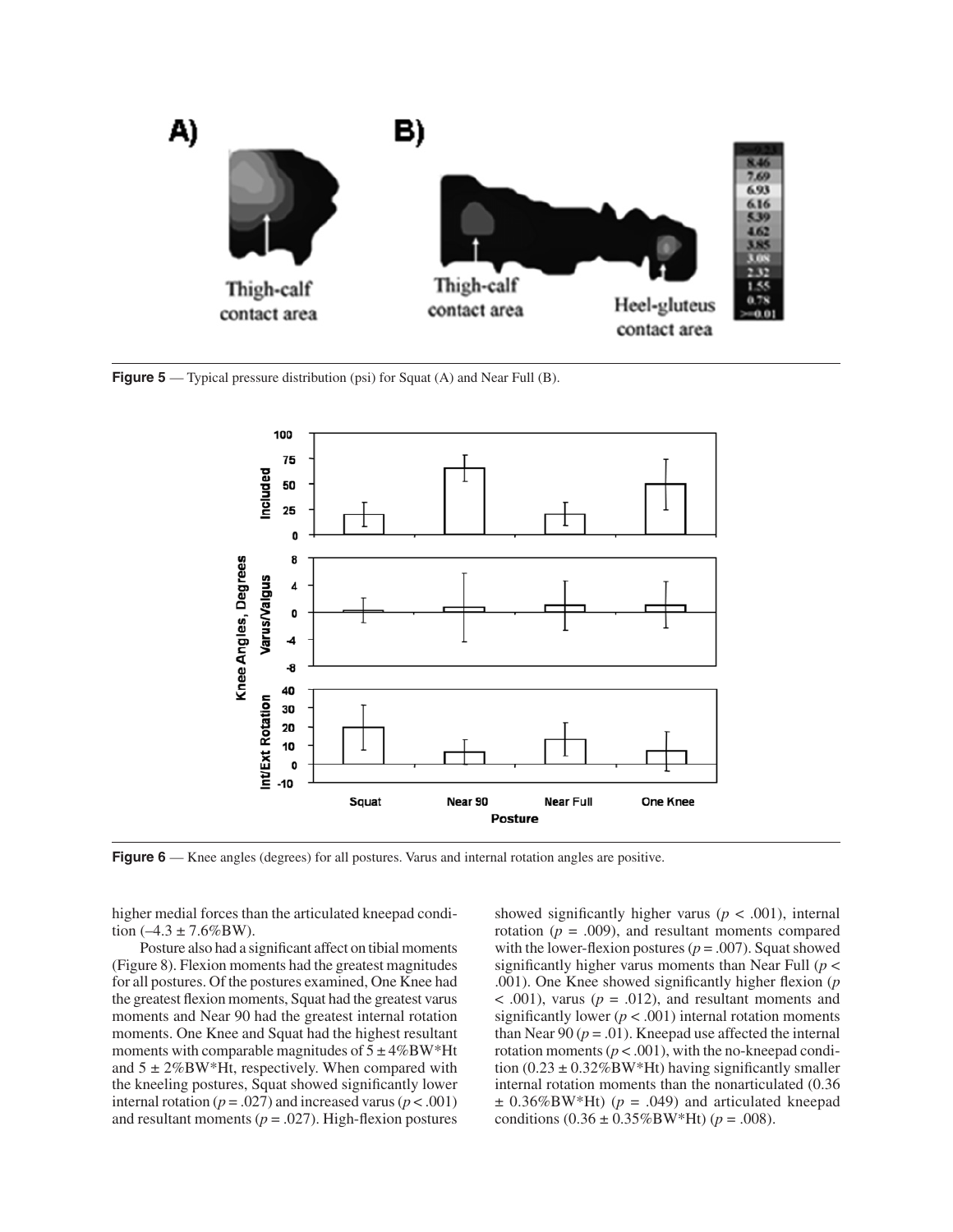

10 Flex/Extension 5  $\mathbf 0$ 5  $-10$ 3 Varus/Valgus  $\overline{\mathbf{2}}$ 1  $\pmb{\mathsf{o}}$ Tibial Moments, %BW\*Ht  $-1$  $-2$  $-3$  $1.0$ Int/External Rot  $0.5$  $0.0$  $-0.5$  $-1.0$ 10 8 Resultant 6 4  $\overline{\mathbf{c}}$  $\Omega$ One Knee Squat Near<sub>90</sub> Near Ful Posture

**Figure 7** — Mean tibial forces normalized to body weight (BW). Lateral, superior, and anterior are positive.

# **Discussion**

 applied to the right tibia were determined while in kneel- Significant differences were found between squatting and One Knee) postures. The results present several important when kneeling on one knee; (3) heel-gluteus contact force In this study, knee angles and net forces and moments ing and squatting postures with and without kneepads. kneeling postures as well as between the high-flexion (Squat and Near Full) and lower-flexion (Near 90 and findings: (1) tibia loading when squatting is significantly different than when kneeling; (2) the highest shear loading across the knee joint (i.e., medial forces) occurred significantly affects tibial forces and moments; and (4) the use of kneepads affect joint loading when kneeling.

 In all the kneeling postures examined, the forces acting on the tibia occurred in the medial, posterior, and inferior directions. Squatting created a different posterior, and superior directions of the tibia. When squatting, subjects were found to exhibit significant loading pattern with mean forces acting in the medial, internal tibial rotation, which may be the primary cause of the increased varus moments. These varus moments

**Figure 8** — Mean tibial moments normalized to body weight times height (BW\*Ht). Extension, varus, and internal rotation moments are positive.

 posterior aspects of the femur and tibia with greater rowing has been associated with varus alignment (Sharma high posterior and inferior forces found in this study may explain the greater effect of squatting on medial ings, in conjunction with the current study's results, imply high-flexion postureOf all postures examined, One Knee increase the loading to the medial compartment of the knee. In high flexion, tibiofemoral contact occurs at the loading on the medial compartment (Hefzy et al., 1998; Thambyah et al., 2005). Although the articular cartilage and meniscus are designed for high compressive loads in the central portion, the effects of high loading on the posterior portions of the medial compartments remains unclear. An increased risk for medial tibiofemoral naret al., 2001). The increased varus moments (increasing loading on the medial compartment of the tibia), high knee flexion (decreasing tibiofemoral contact area), and compartment osteoarthritis and the significant relationship between varus moments and osteoarthritis severity (Zhang et al., 2004; Sharma et al., 1998; Cooper et al., 1994; Anderson & Felson, 1988). These previous findthat deep squatting is likely to be the most detrimental had the highest resultant force magnitudes. It was noted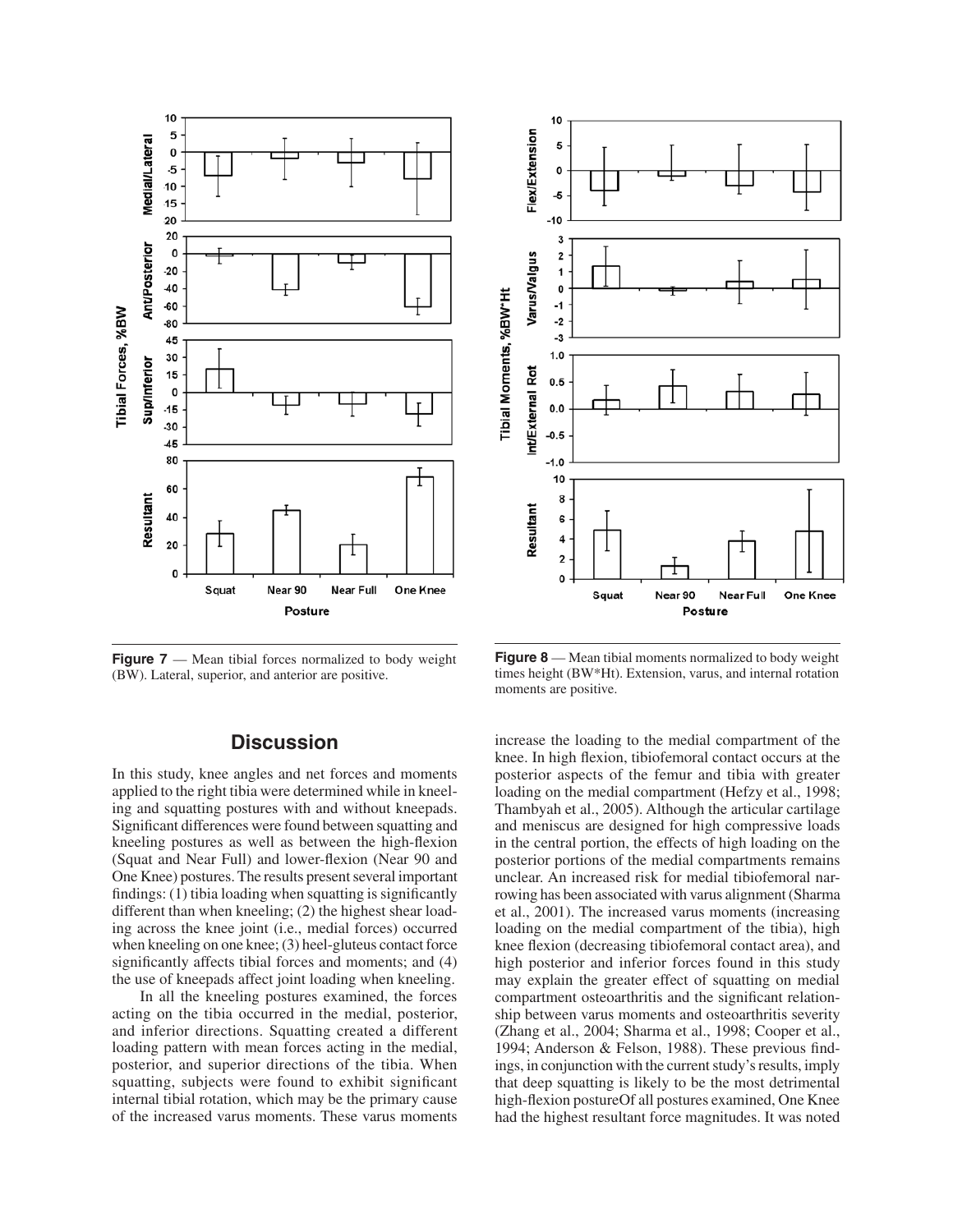that when kneeling on the right knee, a predominant floor is likely to be primarily weight bearing and the other the tibia in addition to flexion moments up to 5%BW\*Ht. combined with high flexion moments are believed to portion of the subjects' weight was transmitted through their right knee and foot. Therefore, it is believed that in the One Knee posture, the knee making contact with the leg may act solely to maintain balance. In effect, high posterior forces, as much as 60%BW are transmitted to During flexion, the weight-bearing surfaces of the knee move posterior to the tibial plateaus and decrease in area which may increase the stresses transmitted to the tibia. (Maquet et al., 1975; Thambyah et al., 2005) This may create a detrimental loading condition for the articular cartilage, which is thought to be damaged by maximum shear stress (Atkinson et al., 1998). High shear forces make kneeling on one knee the most detrimental of the kneeling postures examined.

 2009). To the authors' knowledge, Zelle et al. (2007) was the additional heel-gluteus contact force found when kneeling near full flexion.Although this force had smaller the heel-gluteus contact force acted to create an extension moment that counteracted the flexion moment created by the ground reaction forces at the knee and foot. The results kinematics were determined in three dimensions, due contact forces were measured normal to the tibia and caused by tissue deformation were neglected, thereby Previous research has shown thigh-calf contact to have a significant effect on model predictions of joint forces and moments (Caruntu et al., 2003; Zelle et al., the first study to quantify thigh-calf contact forces. The current study expanded on this knowledge, quantifying magnitudes than thigh-calf contact, its effect on the flexion moment was comparable. The larger moment arm of of the current study imply that heel-gluteus contact may also reduce loading of knee tissues as has been shown for thigh-calf contact (Zelle et al., 2009). Although knee to the limitations of the pressure sensor, thigh-calf and heel-gluteus contact forces were obtained in 2-D. These thus the medial-lateral and superior-inferior shear forces affecting the accuracy of the estimated shear forces and internal rotation and varus moments.

 High-flexion kneeling and squatting create a sig- forces. During increased knee flexion, the tibia internally nificant change in internal joint structure orientations, such as femoral rollback and varying segment contact rotates changing the orientation of the knee joint center to a position that may only be determined using imaging techniques not employed in this study. In effect, this shift in knee joint center location may have caused inaccuracies in moment calculations, as the net moment was assumed to act at a point in the center of the epicondylar axis. However, the 3-D model used in this study may minimize this error by accounting for tibial rotations.

The current study is the first to imply that kneeling with kneepads affects posture and joint loading. While the smooth, even laboratory floor did not create a kneeling environment comparable to that of a coalmine, it is believed that the general findings within this study hold

 reduced when wearing kneepads with a softer outer shell. for other environments. However, the increase in transverse moments associated with the hard contoured outer shell kneepad may create deleterious effects that may be

 The thigh-calf contact forces measured in this ence of heel-gluteus contact. Foot posture has been shown study (39%BW for Squat and 28%BW for Near Full) are comparable to the values found in literature. Zelle et al. (2007) reported average thigh-calf contact forces of 34.2%BW and 30.9%BW for squatting and kneeling near full flexion, respectively. However, subjects knelt with ankles dorsally flexed, which was not used by all subjects in the current study and may explain the presto significantly affect varus knee moments during gait (Teichtahl et al., 2006; Lynn et al., 2008), and it is possible that the differences in foot posture across subjects may have increased the internal rotation of the tibia and thereby the varus moments.

 Although flexion angles may be of similar magnitude spaces, the biomechanical stresses on the knee differ significantly. Squatting and kneeling near full flexion than kneeling near full flexion. Thus, posture of the entire in different postures when kneeling in restricted workhave similar joint flexion requirements; however, squatting was found to have much great forces and moments body, as well as simple knee flexion angle, are important determinants of knee loading characteristics.

 assumed to provide a reduction in risk of injury. The the knee. (2) When kneeling in high flexion, internal throughout the day) can reduce any cumulative effect on tissues. Kneeling on one knee and squatting have Reducing the loads and moments on the knee are results of this study lead to three key recommendations toward reducing forces and moments on the joint during kneeing. (1) Equipment that increase thigh-calf or heelgluteus contact forces will lead to decreased loading at tibial rotations should be minimized to reduce loading on the medial meniscus and articular cartilage, thereby reducing the risk for medial compartment osteoarthritis. This could be accomplished by limiting ankle rotation. (3) Postural rotation strategies (i.e., changing postures particularly high forces and moments, and so should not be sustained for long periods of time.

#### **Acknowledgments and Disclaimer**

 The authors would like to acknowledge the contributions of the following individuals in the conduct of this study: Al Cook, Sean Gallagher, Alan Mayton, Susan Moore, Mary Ellen Nelson, and NIOSH Pittsburgh Researchers.

 The findings and conclusions in this paper are those of the authors and do not necessarily represent the views of the National Institute for Occupational Safety and Health.

## **References**

 Anderson, J.J., & Felson, D.T. (1988). Factors Associated With Osteoarthritis of the Knee in the First National Health and Nutrition Examination Survey (HANES I). *American Journal of Epidemiology, 128*(1), 179–189.